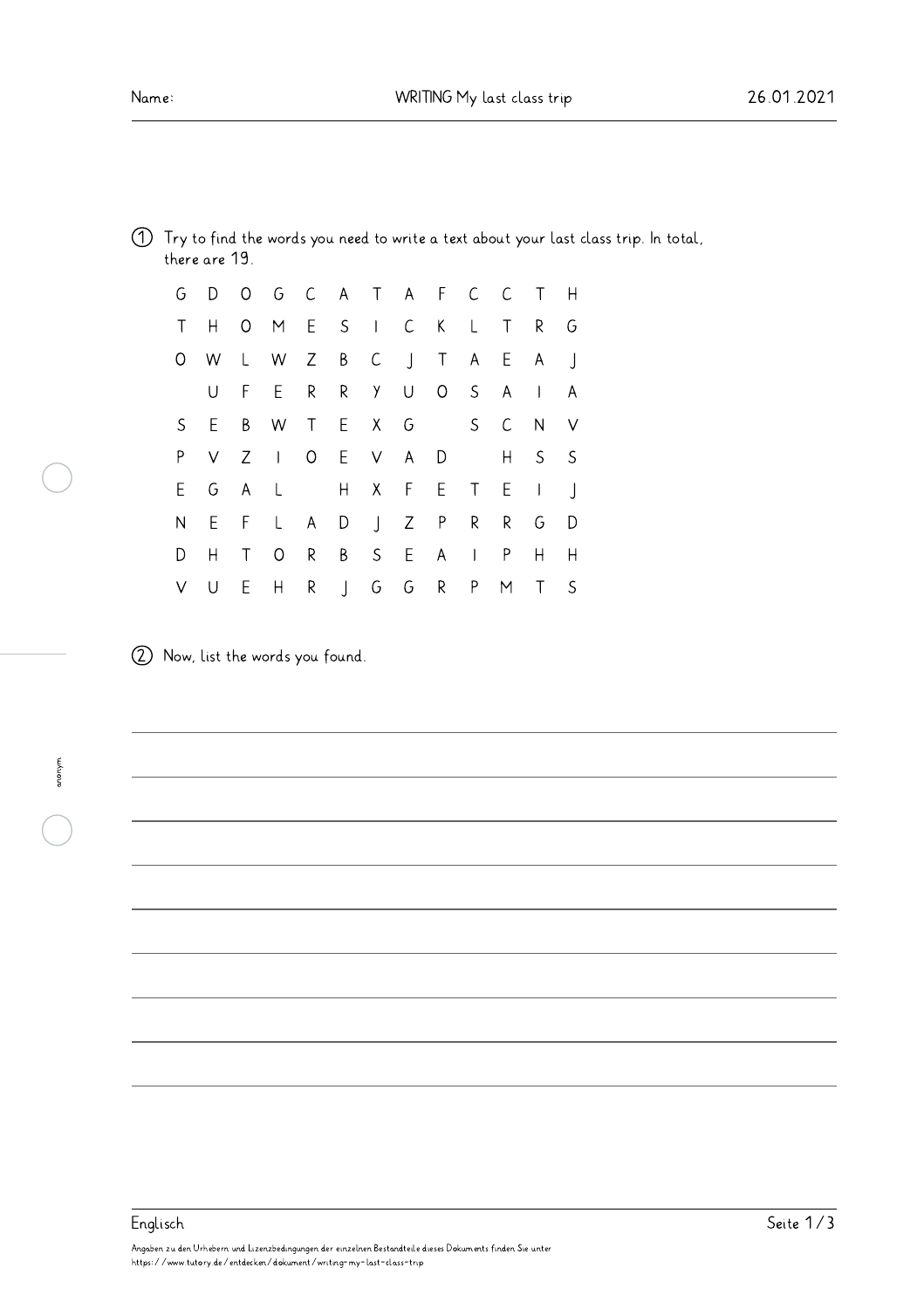3 Brainstorm some ideas you could use in your text. Write some keywords.

- Where did you go to?
- What did you like/ what didn't you like?
- Which places/ sights did you see?
- Would you like to go there again?
- Which teachers went there with you?
- Were some of your class mates homesick?
- Where did you stay? (in a hostel, etc.)
- With whom did you share your room with?

anonym